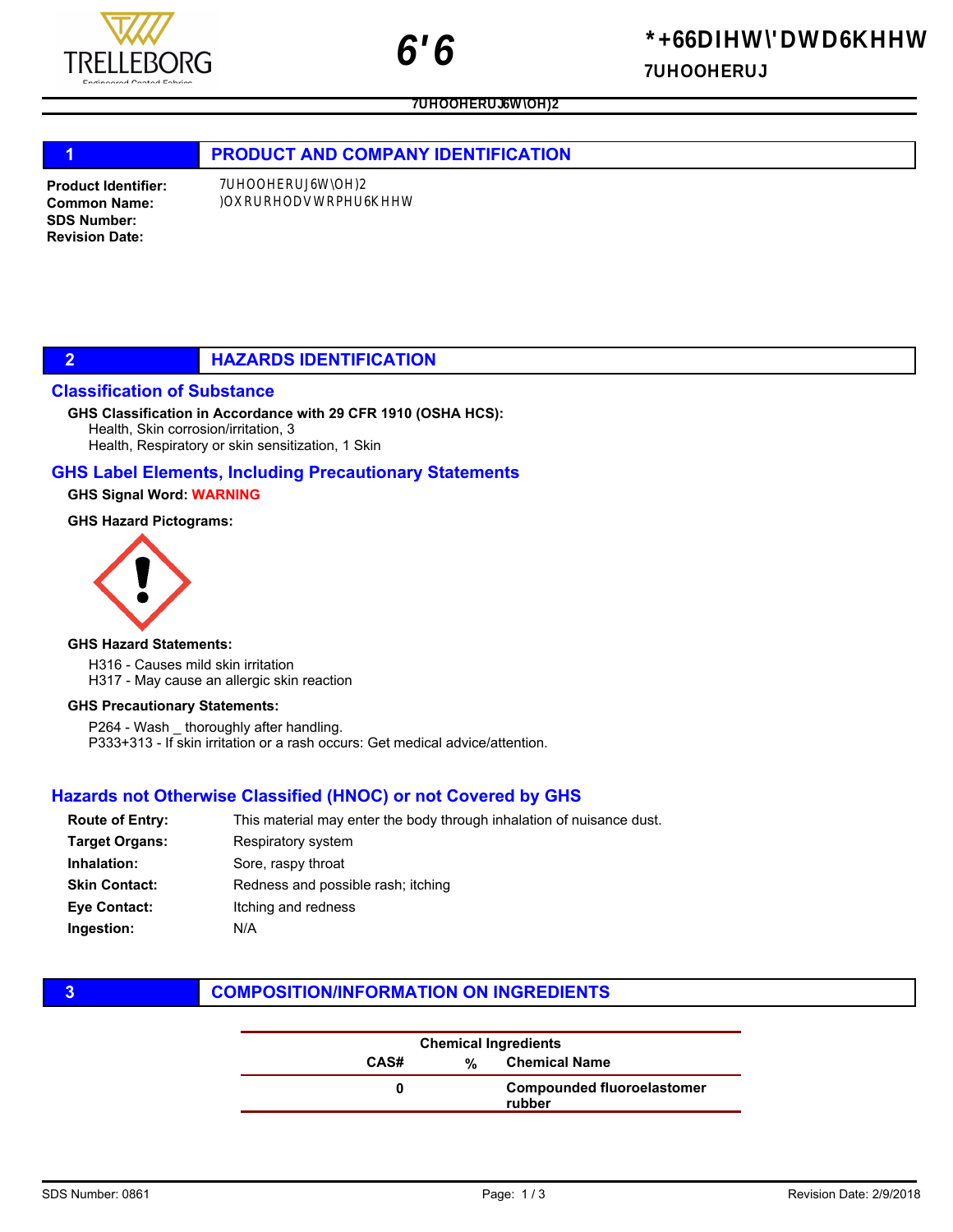# 4 FIRST AID MEASURES

Inhalation: Remove person to fresh air. If condition persists, seek medical attention. Skin Contact: Rinse with copious quantities of cool water. If rash or itching persists, seek medical attention. Eye Contact: Rinse with water. Do not rub eyes. Seek medical attention. Ingestion: Not applicable.

# **5 FIRE FIGHTING MEASURES**

Flash Point (Method Used): >250 C by TOC Flammable Limits

LEL: N/A UEL: N/A

Extinguishing Media: Water, carbon dioxide, or dry chemical

Special Fire Fighting Procedures: Thermal decomposition of fiber coating may produce an irritating mixture of smoke and fumes.

Unusual Fire and Explosion Hazards: None

# **6 ACCIDENTAL RELEASE MEASURES**

Material is a solid in roll form. If accidently released, rewind material back onto roll.

|                                                              | <b>HANDLING AND STORAGE</b>                                                                                                                                                 |
|--------------------------------------------------------------|-----------------------------------------------------------------------------------------------------------------------------------------------------------------------------|
| <b>Handling Precautions:</b><br><b>Storage Requirements:</b> | Use adequate material handling equipment.<br>Store in dry place. Use may be at temperature extremes based on product data, but storage should be<br>at ambient temperature. |

#### 8 **EXPOSURE CONTROLS/PERSONAL PROTECTION**

| <b>Engineering Controls:</b>                                                                                   | Local exhaust; dust collection                      |
|----------------------------------------------------------------------------------------------------------------|-----------------------------------------------------|
| <b>Personal Protective</b>                                                                                     | HMIS PP, B   Safety Glasses, Gloves                 |
| Equipment:                                                                                                     | Safety glasses; cotton gloves; long sleeve clothing |
| 1874 - El alban estadunio de la constitución estadunidades de la constitución de la constitución de la constit |                                                     |

Wash thoroughly with soap and water after handling

| 9                                             | <b>PHYSICAL AND CHEMICAL PROPERTIES</b> |                                      |                            |  |
|-----------------------------------------------|-----------------------------------------|--------------------------------------|----------------------------|--|
| Appearance:                                   | Black rubber                            |                                      |                            |  |
| <b>Physical State:</b>                        | Solid                                   | Odor:                                | <b>Typical Rubber Odor</b> |  |
| <b>Specific Gravity or</b><br><b>Density:</b> | 2.4                                     | Solubility:                          | Negligible                 |  |
| <b>Boiling Point:</b>                         | N/A                                     | <b>Freezing or Melting</b><br>Point: | N/A                        |  |
| Vapor Pressure:                               | N/A                                     | <b>Vapor Density:</b>                | N/A                        |  |
| Potentia Hydrogenii:                          | N/A                                     |                                      |                            |  |

10 STABILITY AND REACTIVITY

| <b>Chemical Stability:</b><br><b>Conditions to</b><br><b>Avoldentification:</b> | Material is stable.<br>None known.                                    |
|---------------------------------------------------------------------------------|-----------------------------------------------------------------------|
| <b>Materials to Avoldentification:</b>                                          | Strong oxidizing agents.                                              |
| <b>Hazardous Decomposition:</b><br><b>Hazardous Polymerization:</b>             | Carbon monoxide; carbon dioxide; hydrogen fluoride<br>Will Not Occur. |